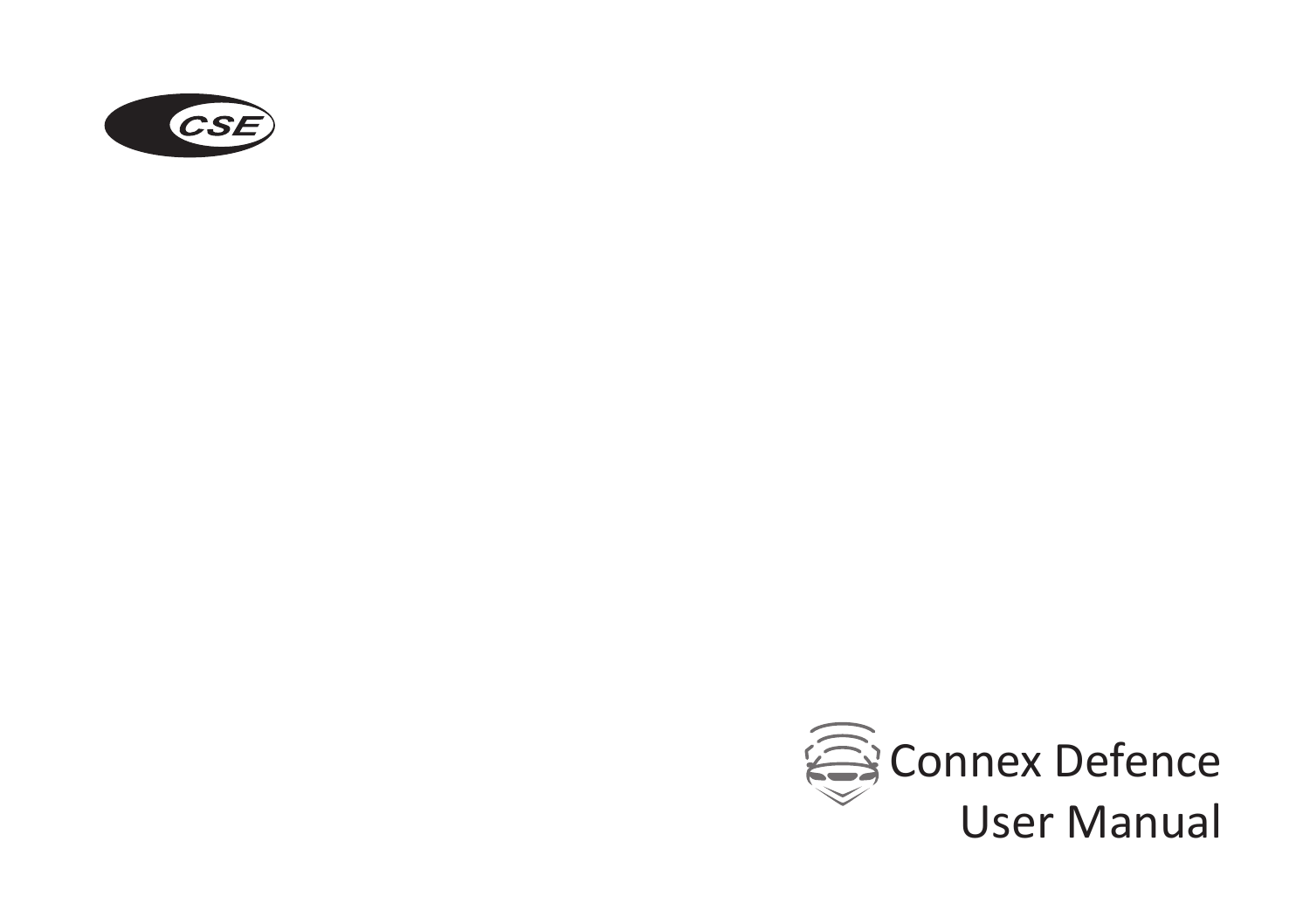## **Introducing Connex Defence - The ultimate protection for your vehicle**

The **New Connex Defence** is a wire-free self-powered anti-theft device that functions as a powerful stolen vehicle recovery system based on Satellite GPS/GLONASS. The device is cost effective, easy to fit and compact size that can be covertly hidden anywhere in the vehicle.

### **How to Install Batteries**



### **Device Positioning Guide**

We recommend to position the anti-theft device at the area highlighted in **Figure** 1 (vehicle passenger cabin) or **Figure 2** (rear luggage compartment).



**Figure 1** Vehicle passenger cabin



**Figure 2** Rear luggage compartment

Please ensure the device top area is not covered by any metal panel to avoid signal disruption.

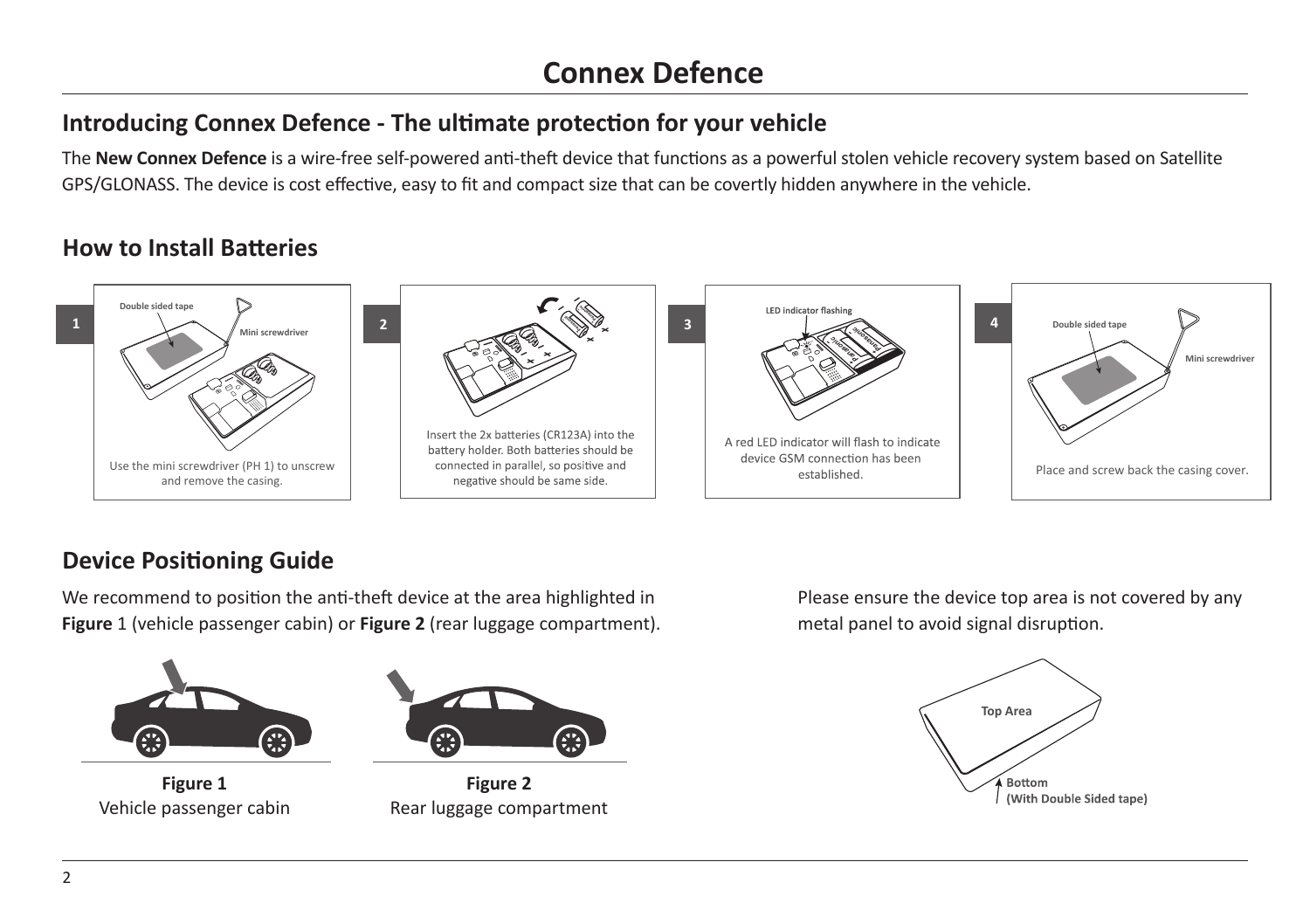### **Connex Mobile App**

To access **Connex Defence** services, download **"CSE Connex"** mobile app from App Store or Google Play.

Open **"CSE Connex"** app and sign in by entering your Login and Password which will be sent to you via SMS and email upon activation of the device.



### **Key Features**

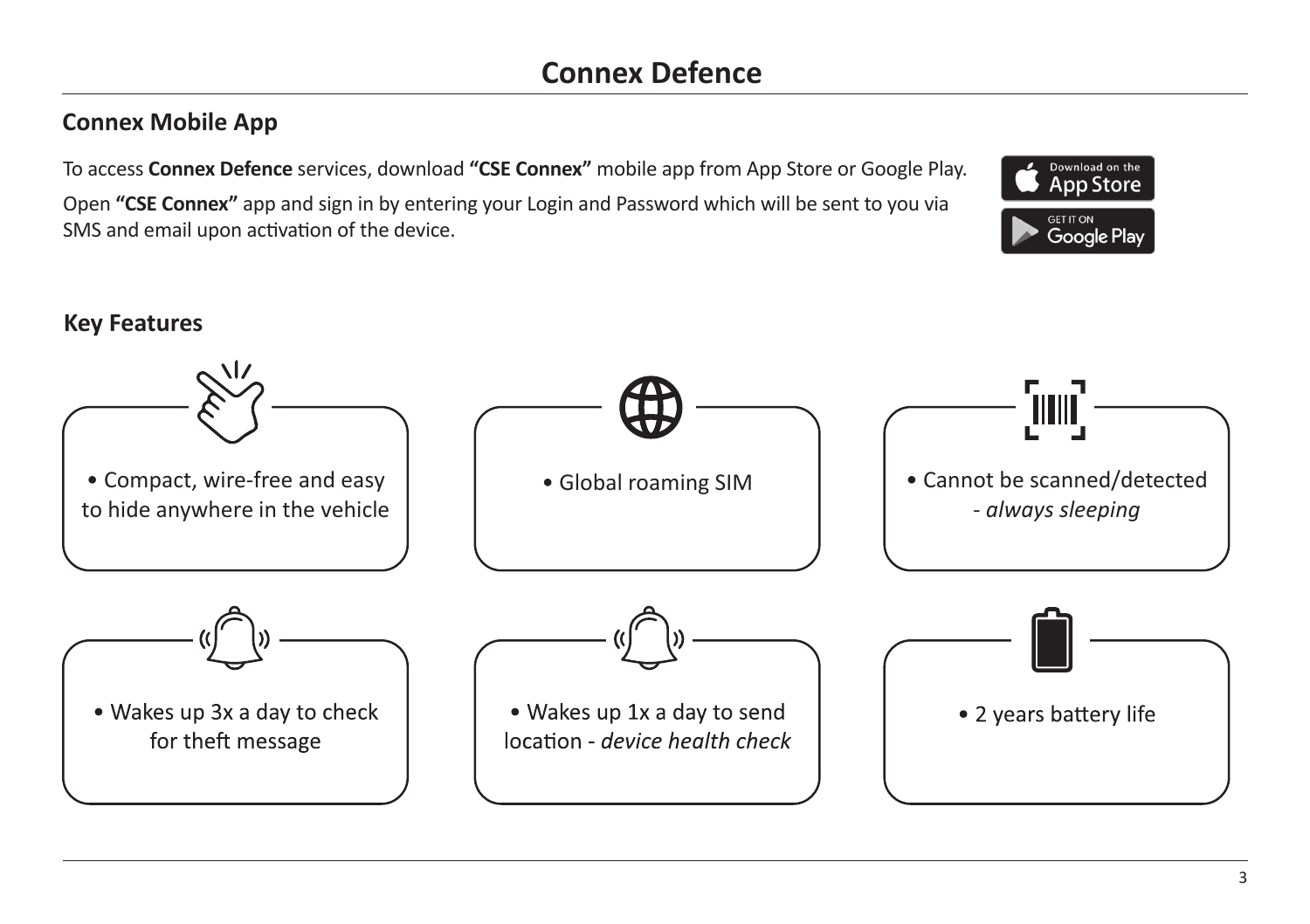# **Connex Defence**

### **How does Connex Defence work?**





In case your vehicle is stolen, please follow the procedure below:

# Step 1 Step 2

Tap "Call" button on Mobile App or Call our 24/7 SOC at +603 5888 0001 to declare theft.

Make a police report and email to us at **customerservice@cse.com.my**  together with the registered vehicle number.

Upon verification, our SOC will activate stolen vehicle recovery (SVR) process.

# Step **3** Step **4**

SOC will then liaise with the Police and keep you updated on the theft recovery progress.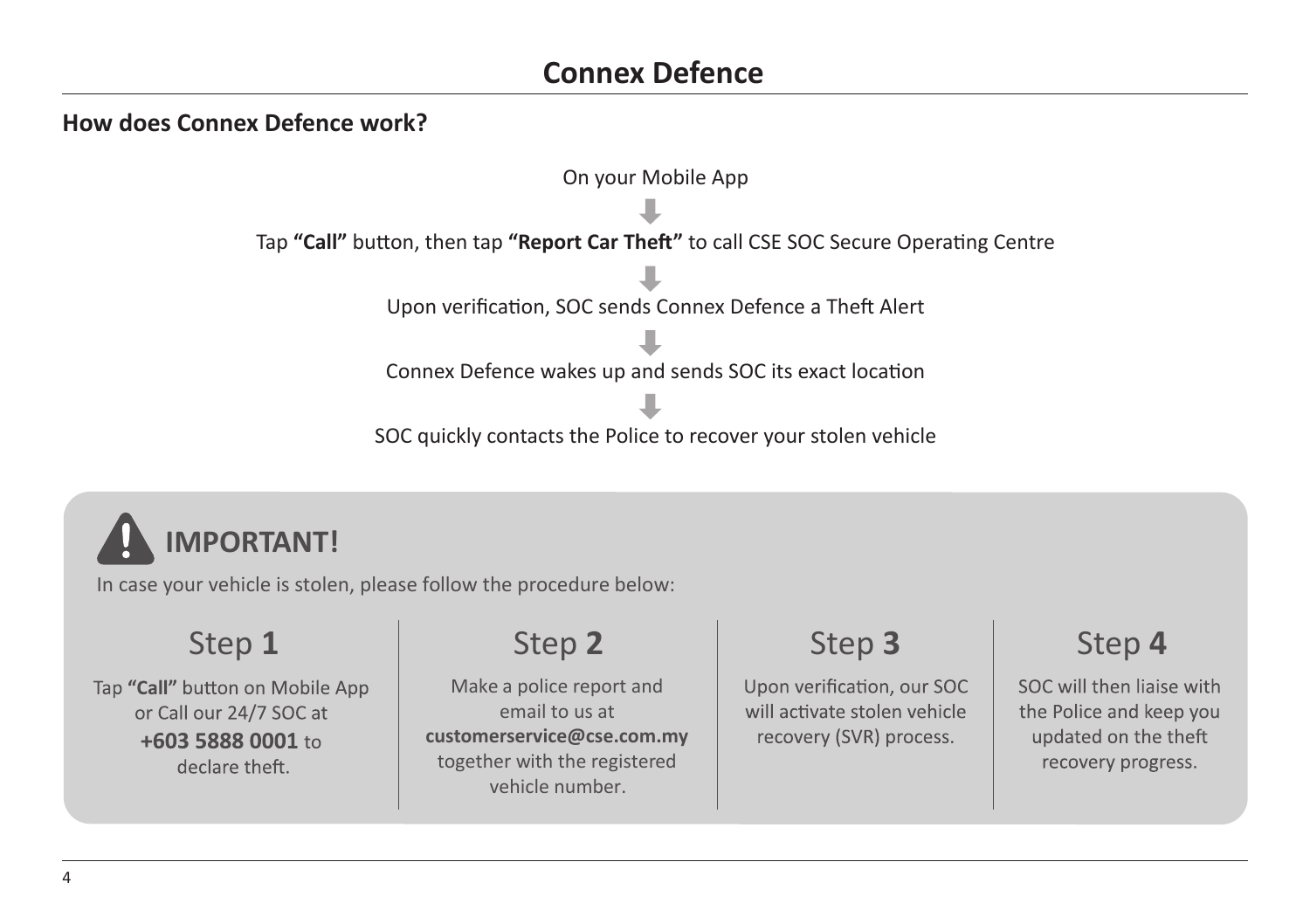### **Compensation**

**Connex Defence** offers an exclusive compensation payment to cover the implications associated with theft and accident.

| <b>Packages</b>              | <b>Conditions</b>                                                                                                                                                                                                                                                     |  | Connex<br><b>Defence</b> |
|------------------------------|-----------------------------------------------------------------------------------------------------------------------------------------------------------------------------------------------------------------------------------------------------------------------|--|--------------------------|
| Theft                        | If stolen vehicle is NOT RECOVERED within 14 days, compensation with cash (Note A.5)                                                                                                                                                                                  |  | RM2,000                  |
| <b>Accident</b>              | In case of accident, compensation up to RM2,000 per year, maximum up to two claims per subscription year towards transport<br>services (Note B.4) if insured with AXA SmartDrive Safe via CoverBox                                                                    |  | RM2,000                  |
| <b>Documents</b><br>Required | 5. Copy of Registration card<br>1. CG Claim form<br>6. Copy of repair invoice from authorised workshop<br>2. Copy of Police report<br>7. Copy of official receipt for transport service<br>3. Copy of your I.C.<br>4. Copy of insurance claim form (where applicable) |  |                          |

### **A. Terms & Conditions for Theft:**

1. If vehicle is stolen, press "Call" button on your Connex mobile app. Tap **"Report Car Theft"** to speak to our Secure Operating Centre (SOC) Consultant. Upon verification, our SOC consultant will then activate stolen vehicle tracking process on your vehicle.

Alternatively, you may call **03-5888 0001** to reach us directly. SOC will be working with the Police to recover the stolen vehicle. Recovery is done on a best-efforts basis as it is largely dependent on the sole discretion of the Police and many other factors.

- 2. **Theft Compensation** is only applicable for vehicles registered in our system with an active subscription at the time of theft.
- 3. If you remove or transfer **Connex Defence** to another vehicle without registering the transfer with us and in case this vehicle is stolen, we will still activate stolen vehicle recovery process on your stolen vehicle upon theft declaration. However, if we fail to recover your stolen vehicle, **Theft Compensation** will not be applicable.
- 4. Our system is designed to perform periodical automatic health checks. In case of a health check failure alert or low battery alerts, you will receive a push/email notification. Upon receiving the push/email notification, you are required to call our SOC at **+603 5888 0000** soonest possible to make arrangements for your vehicle to be checked. Any delays to troubleshoot the unit may affect the provision of SVT and/ or eCall services.
- 5. To initiate a claim, you are required to fill up a **"Notice of Claim"** form available from our SOC.
- 6. **Theft Compensation** is not applicable for commercial vehicles. **"Commercial vehicle"** status is determined with reference to the vehicle registration classification with JPJ.
- 7. All compensations are subject to change without prior notice.

### **B. Terms & Conditions for Accident**

- 1. Accident transport allowance is only applicable if insured with **AXA SmartDrive Safe**  via **CoverBox**.
- 2. Call our Customer Service **@ +603 5888 0000** immediately to make a report to confirm your Compensation entitlement.
- 3. Claims must be made within **2 months** from the incident date.
- 4. Claim for reimbursement is only valid for the period when the vehicle is under repair and has a daily sub-limit up to **RM500**.
- 5. Transport services claim include towing, car rental or taxi fare.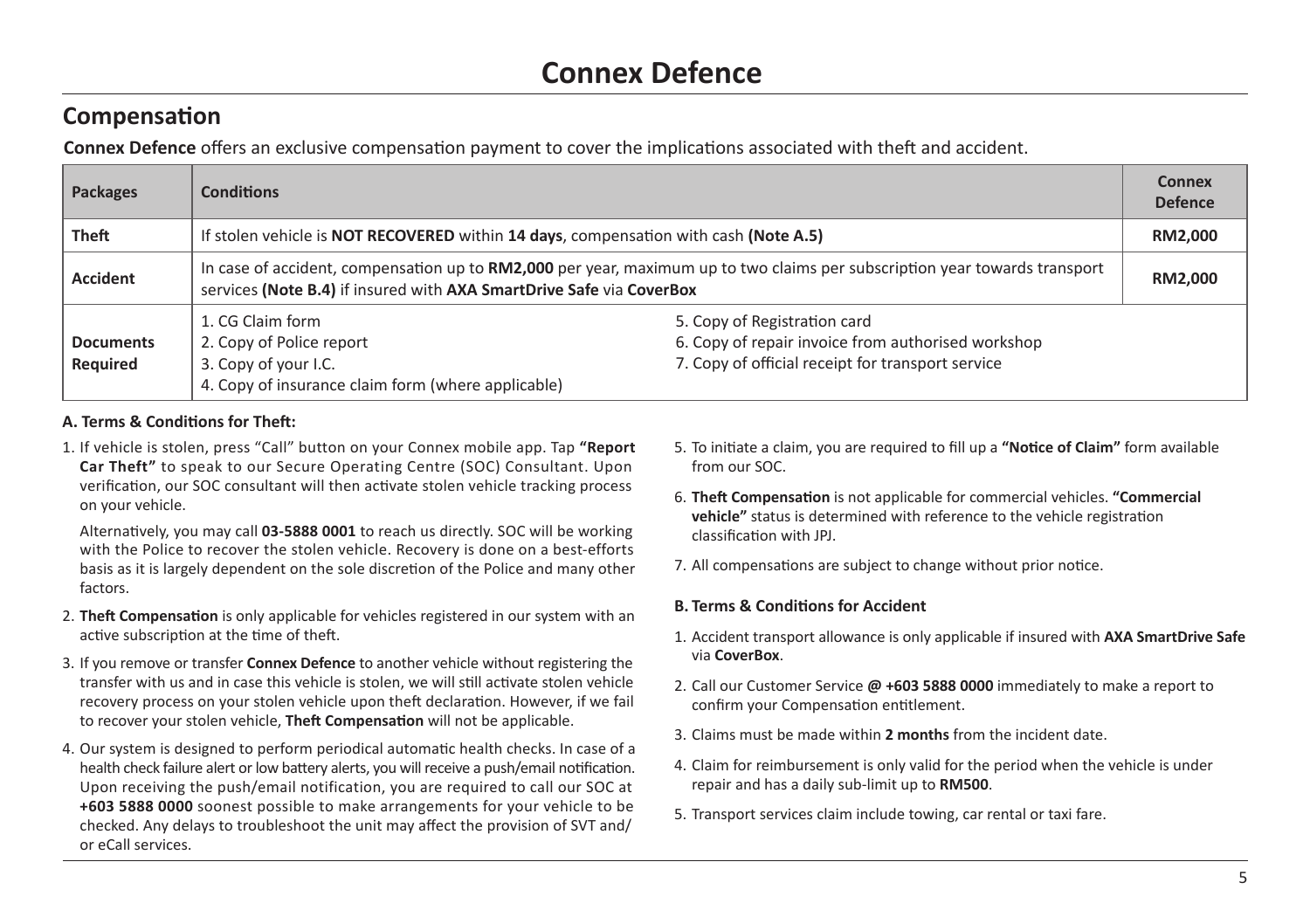### **Removal/Transfer of device**

If you wish to remove/transfer the device to a new vehicle, please contact our **CSE SOC at +603 5888 0000**.

### **Device battery low alert**

The device has a battery life of up to 2 years when running on default settings. Constantly using the device in theft recovery mode will reduce battery life up to several days. If your device battery is low, you will receive a push/email notification. Replace the batteries immediately. Battery type CR123A can be purchased at any authorised dealers or electronic shops.

### *i* **Note**

When there is a theft event and tracking has been initiated, it will constantly transmit its location which will sufficiently reduce battery life. You need to replace new batteries after this event.

## **Daily health check notification**

If the device is not responding or fail to transmit data for 3 days (e.g. due to depleted battery or vehicle located in an area with no network connection), you will receive a push/email notification.

### *i* **Important**

In case of health check failure, you need to contact our **CSE SOC** to troubleshoot the fault as soon as possible.

### *i* **Important**

In order to receive low battery and health check failure alerts, it is important to update us if your mobile number or email address is changed by calling our **CSE SOC at +603 5888 0000.**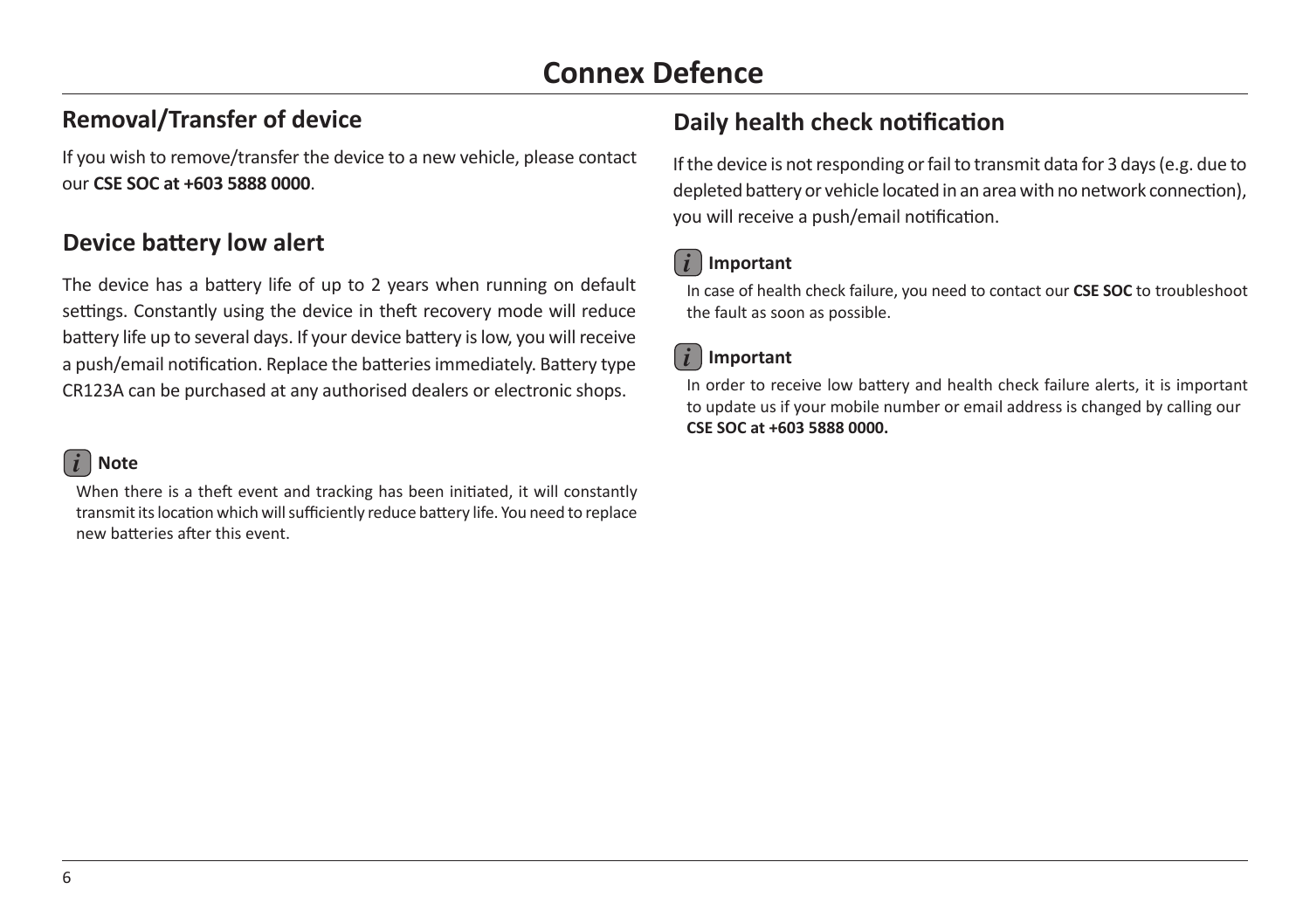### **Service renewal**

When you purchase the **Connex Defence** package, it includes complimentary 1 year service effective from the date of contract activation. A service renewal reminder will be sent to you 1 month before the end of your service. You can call our SOC Customer Service for renewal enquiries.

## **Change of details**

Should any of your following details change, call our SOC Customer Service:

- Change of mobile number
- Change of email address
- Transfer device to a new vehicle

### **Warranty**

The warranty of the Product is 3 years (exclude battery) from the date of contract activation except in the event of loss or damage due to misuse, tampering, wilful default to gross negligence by the Customer.

CSE undertakes at its cost and expense, to repair or rectify defects or faults in the Product or replace the same for the Customer if necessary.



All features and specifications are subject to change without prior notice.